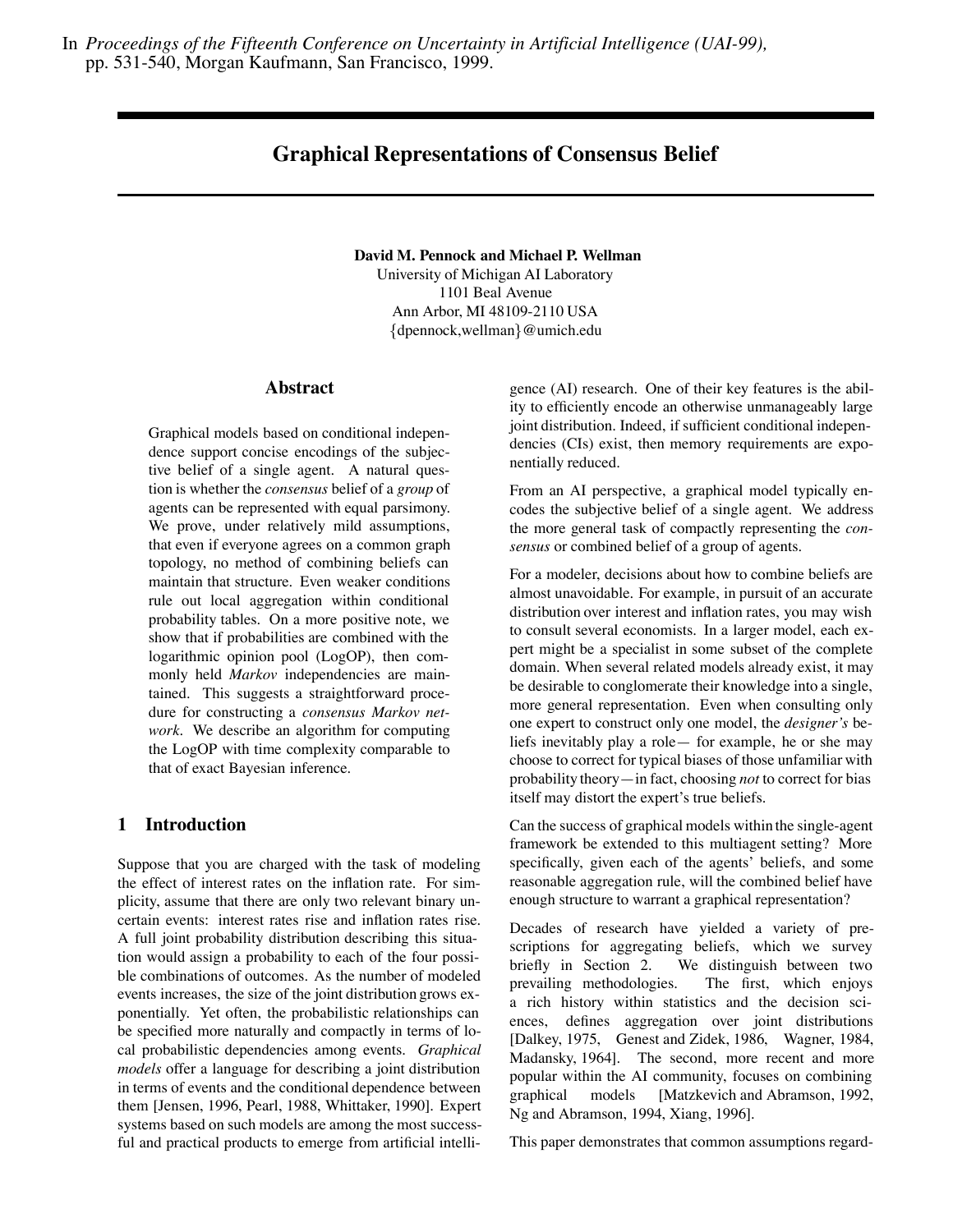ing the aggregation of joint distributions imply severe limitations for combining graphical topologies. Most proposals for combining graphical models assume that, at a minimum, if all agents' beliefs conform to a particular structure, then the consensus model should mirror that structure. Yet, as we see in Section 3, almost all proposed statistical aggregation methods violate this property. In fact, we prove that *no* combination function can preserve unanimous structures while simultaneously satisfying other natural and desirable properties. We also demonstrate that essentially no combination function can operate within each conditional probability table separately, and also depend only on the underlying joint distributions. In Section 4, we show that, although it cannot maintain arbitrary structures, a weighted geometric average aggregation rule, called the LogOP, does maintain all unanimously agreedupon *Markov* structures. We then describe procedures for generating consensus structures that are consistent with the LogOP. Section 5 presents an algorithm for computing the LogOP that, if the consensus structure is sufficiently sparse, can run exponentially faster than a brute force approach.

## **2 Background: Belief and Consensus Belief**

Section 2.1 describes background and related work on subjective probability and belief aggregation. In Section 2.2, we cover relevant material on two graphical models for representing probability distributions—Bayesian networks (BNs) and Markov networks (MNs)—and discuss their applicability for encoding both individual and multiagent belief.

#### **2.1 Opinion pools and aggregation properties**

Suppose that  $n$  agents are uncertain about  $m$  binary events,  $A_1, A_2, \ldots, A_m$ , and thus do not know which of the  $2^m$ possible joint outcomes or *atomic states* will eventually obtain.<sup>1</sup> Let  $Z = \{A_1, A_2, \ldots, A_m\}$  be the set of events, and let  $\Omega = {\omega_1, \omega_2, \ldots, \omega_{2^m}}$  be the set of all  $2^m$  (exclusive, exhaustive) atomic states. We refer to the  $A_i$  as the *primary* events, to distinguish them from the other  $2^{2^m} - m$  possible sets of atomic states, each of which is also an event. A joint probability distribution Pr associates a probability with each atomic state.

A designer of a probabilistic expert system must assign, implicitly or explicitly, all  $2^m$  probabilities. In many situations—for example, when the modeled events encompass a domain broader than any one expert's specialty more than one source is consulted for probabilities. There is a large body of work in the statistics literature which addresses the aggregation of experts' beliefs into a single, coherent representation.

If each of the  $n$  experts, including the system designer, holds a subjective belief Pr<sub>i</sub>, then a *consensus* joint probability distribution  $Pr_0$  is any function f of the  $Pr_i$ :

$$
\Pr_0 \equiv f(\Pr_1, \Pr_2, \dots, \Pr_n), \tag{1}
$$

where  $Pr_0$  is itself a legal joint probability distribution. The combination function f is often called an *opinion pool*. Many pooling functions over many years have been proposed; Genest and Zidek [1986] provide an excellent overview of the various kinds and discuss their relative merits. The two most common and well-studied are the linear and logarithmic opinion pools (LinOP, LogOP). The LinOP is a weighted arithmetic mean of the members' probabilities for atomic events,

$$
Pr_0(\omega_j) = \sum_{i=1}^{N} \alpha_i Pr_i(\omega_j),
$$
 (2)

and the LogOP is a weighted geometric mean,

$$
\Pr_0(\omega_j) = \frac{\prod_{i=1}^N \left[ \Pr_i(\omega_j) \right]^{\alpha_i}}{\sum_{k=1}^{2^m} \prod_{i=1}^N \left[ \Pr_i(\omega_k) \right]^{\alpha_i}},\tag{3}
$$

where the  $\alpha_i$ , called *expert weights*, are nonnegative numbers that sum to one. A third pooling method identifies one distinguished individual  $h$  (real or fictitious, within or outside the group) as a so-called *supra Bayesian* [Lindley, 1985]. The consensus is then defined as the supra Bayesian's posterior distribution, given the "evidence" provided by all of the experts' opinions:

$$
Pr_0(\omega|Pr_1,\ldots,Pr_N) \propto Pr_h(Pr_1,\ldots,Pr_N|\omega)Pr_h(\omega).
$$
\n(4)

Because this approach takes a single agent's perspective, it is well grounded in normative Bayesian theory. Implementing it requires that we choose the supra Bayesian, or assess its prior belief if it is fictitious [Genest and Zidek, 1986]. Computing the posterior further requires that the supra Bayesian specify a joint distribution over all other agents' beliefs.

Attempts to justify more symmetric opinion pools often proceed by posing axioms on the combination function, and arguing that they represent desirable properties [Dalkey, 1975, Genest, 1984c, Genest, 1984b, Genest, 1984a, Genest and Zidek, 1986, Genest *et al.*, 1986, Genest and Wagner, 1987, Wagner, 1984]. Researchers have proved that certain pooling formulae are implied by certain sets of properties. We begin with two seemingly incontrovertible assumptions.

**Property 1 (Unanimity (UNAM))** If  $Pr_h(\omega) = Pr_i(\omega)$ *for all agents h and i, and for all states*  $\omega \in \Omega$ *, then*  $Pr_0(\omega) = Pr_1(\omega).$ 

<sup>&</sup>lt;sup>1</sup>An example of an atomic state is  $A_1 \wedge \overline{A}_2 \wedge \overline{A}_3 \wedge \cdots \wedge A_m$  J or, written more simply,  $A_1 A_2 A_3 \dots A_m$ .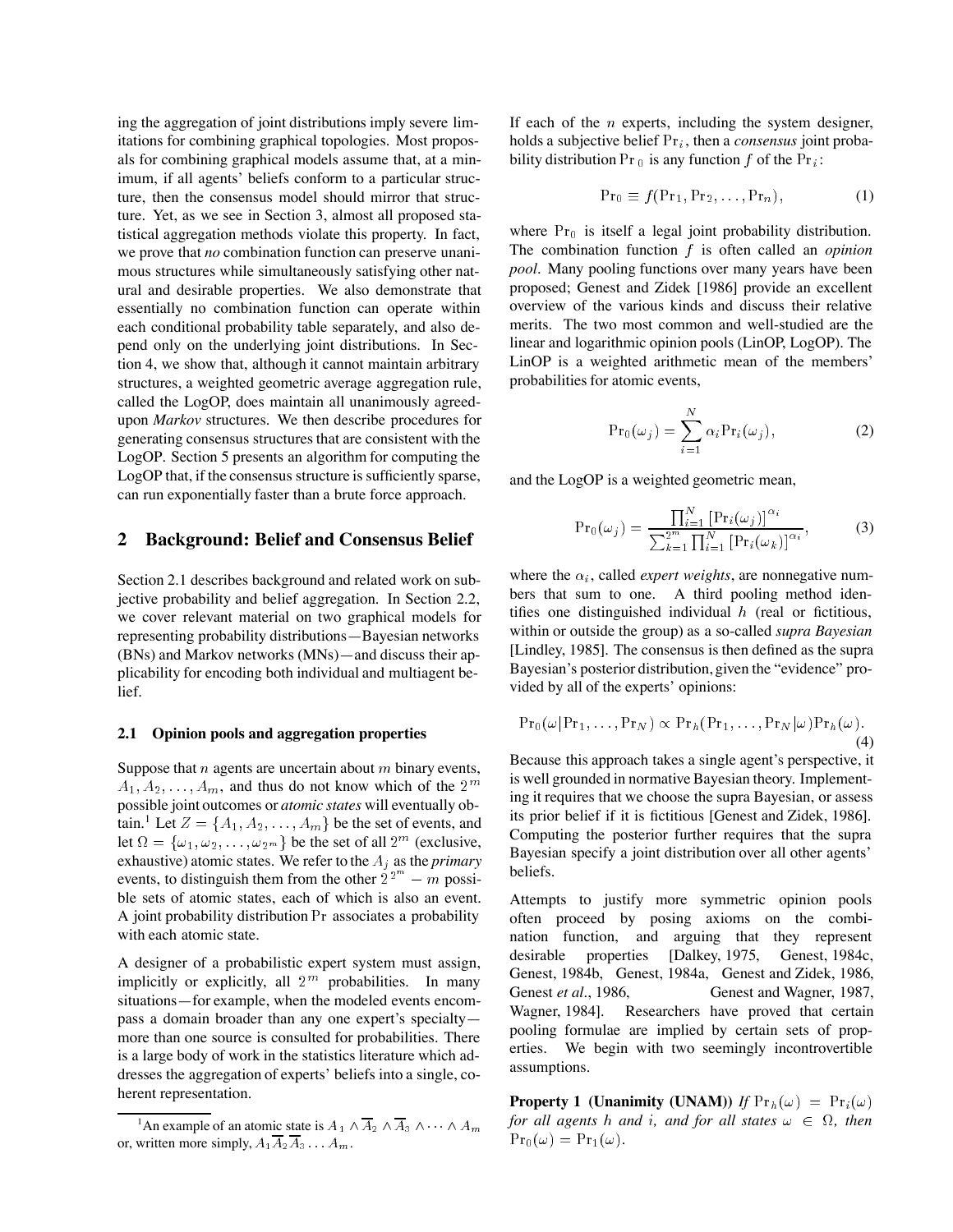**Property 2 (Nondictatorship (ND))** *There is no single*  $a$ *gent* i such that  $Pr_0(\omega) = Pr_i(\omega)$  for all  $\omega \in \Omega$ , and *regardless of the agents' beliefs.*

UNAM states that if everyone's assessments are in complete agreement, then the consensus agrees as well. ND simply ensures that what is inherently a multiagent problem is not reduced to the single-agent case.

**Property 3 (Marginalization property (MP))** *Let* <sup>E</sup> *be an* arbitrary *event, that is, any subset of*  $\Omega$ *. Then,* 

$$
f(\Pr_1, \Pr_2, \ldots, \Pr_n)(E) =
$$
  
 
$$
f(\Pr_1(E), \Pr_2(E), \ldots, \Pr_n(E)).
$$

**Property 4 (Externally Bayesian (EB))** *Let* E *and* F *be arbitrary events. Then,*

$$
f(\Pr_1, \Pr_2, \ldots, \Pr_n)(E|F) =
$$
  
 
$$
f(\Pr_1|F, \Pr_2|F, \ldots, \Pr_n|F)(E).
$$

MP and EB require consistency for probabilistic operations performed before and after pooling. MP states that we obtain the same probability for an event  $E$ whether we pool the opinions first, and then compute  $\Pr_0(E) = \sum_{\omega \in E} \Pr_0(\omega)$ , or if we first compute  $\Pr_i(E) =$   $\qquad \mathbf{P}$  $\psi_{\omega \in E}$  Pr<sub>i</sub>( $\omega$ ) for each agent *i*, and then pool their opinions only over  $E$ . Similarly, EB holds that we obtain the same  $Pr_0(E|F)$  whether we combine opinions first and condition on  $F$  second, or condition on  $F$  first and combine opinions second. It has been shown that any f satisfying both MP and UNAM is a LinOP [Genest, 1984c], and any satisfying EB and UNAM is a LogOP [Genest, 1984a]. Genest [1984b] also shows that  $f$  cannot simultaneously satisfy MP, EB, UNAM, and ND.

#### **Property 5 (Proportional dependence on states (PDS))**

$$
\mathrm{Pr}_0(\omega) \propto f(\mathrm{Pr}_1(\omega), \mathrm{Pr}_2(\omega), \ldots, \mathrm{Pr}_n(\omega)).
$$

PDS is sometimes called *independence of irrelevant states*, or termed a *likelihood principle*. It assures that the consensus likelihood ratio between two states does not depend on the agents' assessments of any other "irrelevant" state. The LinOP, LogOP, and most other proposed opinion pools satisfy PDS.

**Property 6 (Independence preservation property (IPP))** *Let* E *and* F *be* arbitrary *events. If*  $Pr_i(E|F) = Pr_i(E)$  *for all agents i, then*  $Pr_0(E|F) = Pr_0(E).$ 

IPP requires that *all* unanimously held independencies are preserved in the consensus. Advocates of IPP reason that identifying the independencies in a model is central to understanding the underlying phenomena, and that complete agreement on this dimension should be embraced. On the other hand, Genest and Wagner [1987] make a compelling case *against* the use of IPP by proving that *no* aggregation function whatsoever can satisfy it along with PDS and ND, function whatsoever can satisfy it along with PDS and ND, when  $|\Omega| \geq 5$ .

One might argue that IPP is overly strong. It requires preservation of, for example, a unanimous independence between the events  $E = A_3 \overline{A}_7$  and  $F = \overline{A}_2 A_4 \vee A_7$ . This kind of independence seems of little descriptive value to a modeler, and indeed cannot be represented with a BN. The designer may be willing to forgo preserving *all* independencies, being content to preserve independencies among the *primary* events,  $A_1, A_2, \ldots, A_m$ . With this in mind, we define a weaker independence property.

**Property 7 (Event independence preservation property (EIPP))** *If*  $Pr_i(A_i|A_k) = Pr_i(A_i)$  *for all agents i, then*  $\Pr_0(A_i | A_k) = \Pr_0(A_i).$ 

In Section 3, we see that substituting EIPP for IPP does admits a possibility that is consistent with both PDS and ND, though not a very satisfactory one. In search of a nontrivial possibility, we define two even weaker independence conditions.

**Property 8 (Markov event independence preservation property (MEIPP))** *If*  $Pr_i(A_j|WA_k) = Pr_i(A_j|W)$  *for all agents i and for all*  $W \subseteq Z$  *(including*  $W = \emptyset$ *), then*  $\Pr_0(A_i | A_k) = \Pr_0(A_i).$ 

**Property 9 (Non-Markov event independence preservation property (NMEIPP))** *If*  $Pr_i(A_i|A_k) = Pr_i(A_i)$ *for all agents i, and*  $Pr_h(A_i|WA_k) \neq Pr_h(A_i|W)$ *, for some agent* h *and some*  $W \subseteq Z$ , then  $Pr_0(A_i | A_k) =$  $Pr_0(A_j)$ .

These two properties are purposely constructed so that EIPP  $\Leftrightarrow$  (MEIPP  $\wedge$  NMEIPP). We see in Section 3 that the source of the impossibility lies entirely within the latter. Finally, we define a stronger version of the MEIPP.

**Property 10 (Markov independence preservation property (MIPP))** *Let*  $W, X \subseteq Z - A_i$  *be disjoint sets of events such that*  $A_j \cup W \cup X = Z$ . If  $\Pr_i(A_j | W X) = \Pr_i(A_j | W)$ *for all agents i, then*  $Pr_0(A_i|WX) = Pr_0(A_i|W)$ .

The relative strengths of these various independence conditions can be summarized as follows:

$$
IPP \Rightarrow EIPP \Leftrightarrow (MEIPP \land NMEIPP)
$$
  
 
$$
MIPP \Rightarrow MEIPP
$$

#### **2.2 Graphical models for belief and consensus belief**

The *Bayesian network* (BN) has proved invaluable as a language for compactly encoding a joint probability distribution [Jensen, 1996]. Conciseness is achieved by factoring atomic states into primary events, and exploiting conditional independence among these events. Consider the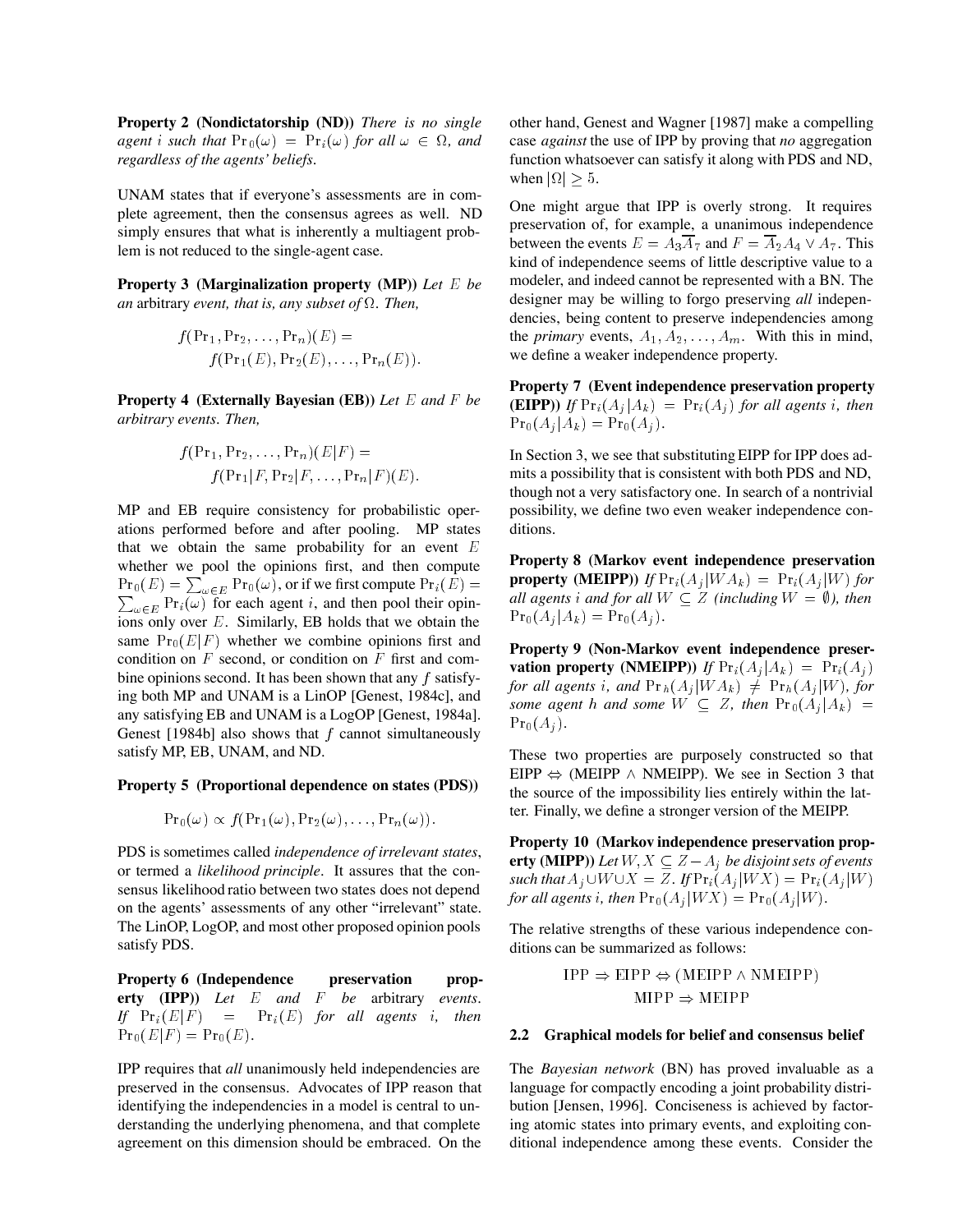event  $A_k \in \mathbb{Z}$ , with events  $A_1, A_2, \ldots, A_{k-1}$  preceding it in index order. Suppose that, given the outcomes of a subset  $\mathbf{pa}(A_k) \subseteq \{A_1, A_2, \ldots, A_{k-1}\}\$  of its preceding events called  $A_k$ 's *parents*—the event  $A_k$  is conditionally independent of all other preceding events. This structure can be depicted graphically as a *directed acyclic graph*: each event is a node in the graph, and there is a directed edge from node  $A_i$  to node  $A_k$  if and only if  $A_i$  is a parent of  $A_k$ . We also refer to  $A_k$  as the *child* of  $A_j$ , and  $A_k \cup \textbf{pa}(A_k)$  as the *family* of  $A_k$ . We can write the joint probability distribution in a (usually) more compact form:

$$
Pr(A_1A_2\cdots A_m)=\prod_{k=1}^m Pr(A_k|\mathbf{pa}(A_k)).
$$

For each event Ak, we record a *conditional probability table* (CPT), which contains probabilities  $Pr(A_k | pa(A_k))$ for all possible combinations of outcomes of events in  $p\mathbf{a}(A_k)$ . Thus it is possible to implicitly represent the full joint with  $O(2^m)$  probabilities, instead of  $O(2^m)$ , where  $q$  is the maximum number of parents of any node in the network.

A *Markov network* (MN) is another graphical language for modeling conditional independence and for implicitly describing a joint distribution [Whittaker, 1990, Darroch *et al.*, 1980]. Events are again associated with nodes in a graph, and edges encode probabilistic dependencies. However, as opposed to BNs, the underlying structure of a MN is an *undirected* graph. Given the outcomes of its direct neighbors, an event  $A_i$  is conditionally independent of *every* other event in the network, not just preceding events. The neighbors of an event form a *Markov blanket* around it, "shielding" it from direct influence from the rest of the events [Pearl, 1988]. We call the node  $A_i$  and the set of nodes  $X \subseteq Z - A_j$  *Markov independent*, given another set  $W \subseteq Z - X - A_i$ , if  $Pr(A_i|WX) = Pr(A_i|W)$  and  $A_i \cup W \cup X = Z$ . Thus a node is Markov independent of all other nodes, given its blanket. Encoding the joint distribution implied by a MN involves assigning a *potential* probability to each clique [Neapolitan, 1990, Pearl, 1988].

The Markov blanket of a node in a BN consists of its direct parents, its direct children, and its children's direct parents [Pearl, 1988]. Therefore a BN can be converted into a MN by *moralizing* the network, or fully connecting ("marrying") each node's parents, and dropping edge directionality [Lauritzen and Spiegelhalter, 1988, Neapolitan, 1990]. A MN can be converted into a BN by *filling in* or *triangulating* [Kloks, 1994] the graph, and adding directionality according to the fill-in ordering [Jensen, 1996, Lauritzen and Spiegelhalter, 1988, Neapolitan, 1990, Pearl, 1988]. Both transformations are sound with respect to independence, but neither is complete. A filled-in BN is also called *decomposable* [Chyu, 1991, Darroch *et al.*, 1980, Pearl, 1988, Shachter *et al.*, 1991].

Although most BN research concerns modeling a single agent's belief, some researchers have examined the use of BNs in a multiagent context. Ng and Abramson [1994] describe an architecture called the *probabilistic multi-knowledge-base system*, which consists of a collection of BNs, each encoding the knowledge of a single expert. The authors choose to keep the BNs separate and combine probabilities *at run time* with a variable-weight variant of the LinOP. They address a variety of engineering issues, including the elicitation and propagation of expert confidence information, and build a working prototype to diagnose pathologies of the lymph system. Xiang [1996] describes conditions under which *multiply sectioned Bayesian networks*, originally developed for single agent reasoning, can represent the combined beliefs of multiple agents. The main assumption is that, whenever two agents' BNs contain some of the same events, they must agree on the joint distribution over these common events. Bonduelle [1987] prescribes both normative and behavioral techniques for a decision maker (DM) to identify and reconcile differences of opinion among experts. When those opinions are expressed as graphical models, he suggests that the DM first choose a consensus topology, and then calculate aggregate probabilities. Jacobs [1995] compares the LinOP and supra Bayesian approaches as methods for combining the multiple feature analyzers found in real and artificial neural systems.

Matzkevich and Abramson [1992] give an algorithm for explicitly combining two BN DAGs into a single DAG, or *fusing* the two topologies. The algorithm transfers one arc at a time from the second DAG to the first, possibly reversing the arc in order to remain consistent with the current partial ordering. Reversing arcs may add new arcs to the second DAG [Shachter, 1988], which would in turn need to be transferred. In a second paper, the same authors show [1993] that the task of minimizing the number of arcs in their combined DAG is NP-hard, as are several other related tasks. They argue that, intuitively, the consensus model should capture independencies agreed upon by at least  $c \leq n$  of the agents; in particular, when  $c = n$  and the orderings are mutually consistent, the consensus DAG should be a union of the individual DAGs. In both of these papers, and in Bonduelle's work, it is essentially assumed that the EIPP, or a stronger version thereof, should hold.

Though Matzkevich and Abramson make no commitment on how to combine probabilities, they do give an example [1992] where the LinOP is applied *locally*, or separately within each CPT. We say that such a localized aggregator satisfies the *family aggregation* (FA) property.

#### **Property 11 (Family aggregation (FA))**

$$
Pr_0(A_j | \mathbf{pa}(A_j)) =
$$
  

$$
f(Pr_1(A_j | \mathbf{pa}(A_j)), \ldots, Pr_n(A_j | \mathbf{pa}(A_j))).
$$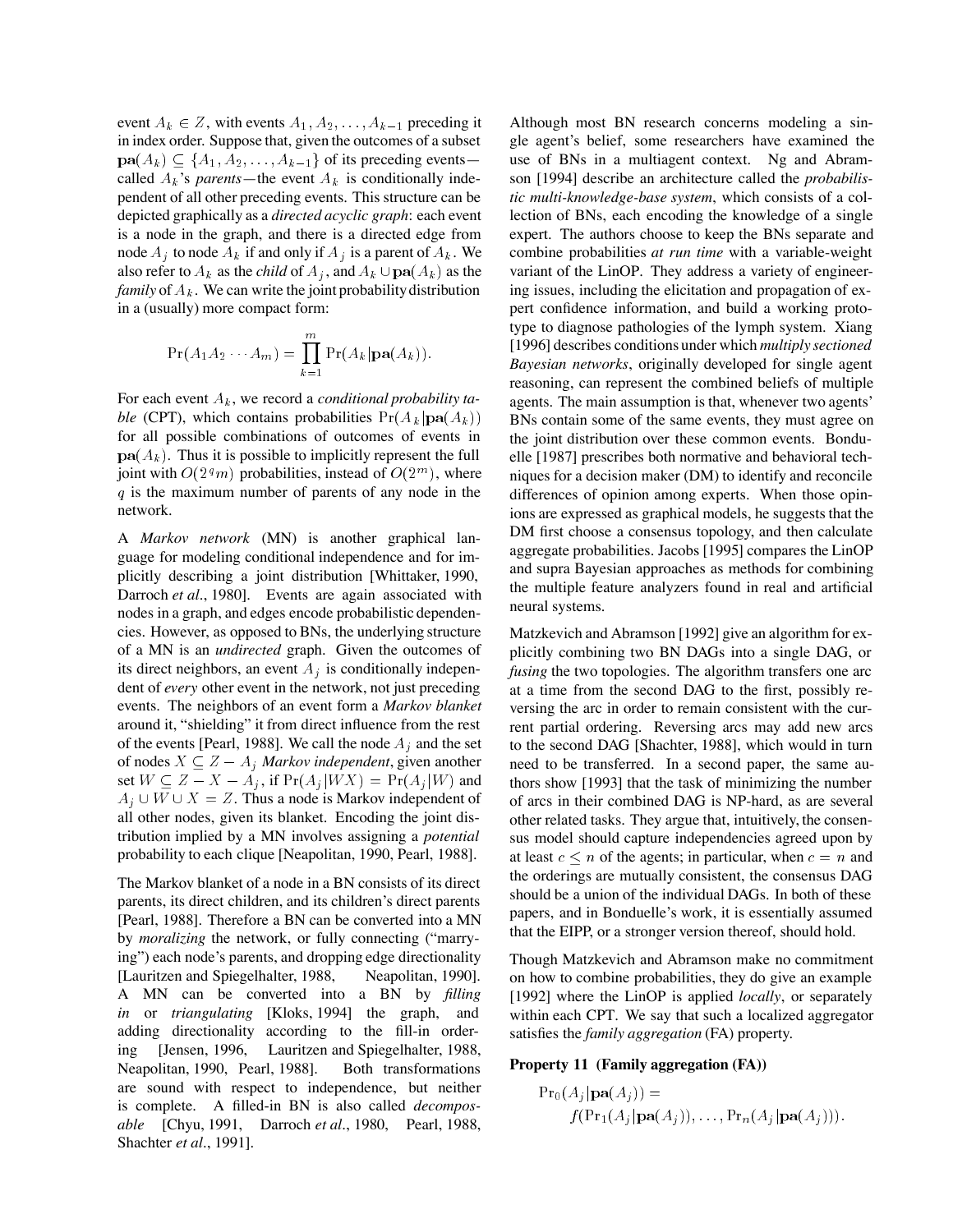

Figure 1: Independence preservation behavior of (a) LinOP and (b)–(d) LogOP. If two agents' beliefs  $Pr_1$  and  $Pr_2$  have the dependency structures shown, then the consensus  $Pr_0$ will in general have the dependency structure depicted in column three.

Although FA may seem natural, we see in Section 3 that it conflicts with other compelling properties.

## **3 Combining Bayesian Networks: Examples and Impossibility**

In Sections 3.1 and 3.2 we consider the implications of the properties EIPP and FA, respectively.

### **3.1 Event Independence Preservation**

#### **Example 1 (EIPP and the LinOP)**

Suppose that two agents agree that two primary events,  $A_1$  and  $A_2$ , are independent, as pictured in Figure 1(a), but disagree on the associated marginal probabilities. For concreteness, let the first agent hold beliefs  $Pr_1(A_1)$  =  $Pr_1(A_2) = 0.5$ , and the second  $Pr_2(A_1) = 0.8$  and  $Pr_2(A_2) = 0.6$ . Thus,

| $Pr_1(A_1A_2)=0.25$                       | $Pr_2(A_1A_2) = 0.48$                      |
|-------------------------------------------|--------------------------------------------|
| $Pr_1(A_1\overline{A}_2)=0.25$            | $Pr_2(A_1\overline{A}_2)=0.32$             |
| $Pr_1(\overline{A}_1A_2)=0.25$            | $Pr_2(\overline{A}_1A_2) = 0.12$           |
| $Pr_1(\overline{A_1}\overline{A_2})=0.25$ | $Pr_2(\overline{A_1}\overline{A_2})=0.08.$ |

Now if we apply the LinOP (2) with, say, equal weights of  $w_1 = w_2 = 0.5$ , we get:

$$
Pr_0(A_1A_2) = 0.365
$$
  
\n
$$
Pr_0(A_1\overline{A}_2) = 0.41
$$
  
\n
$$
Pr_0(\overline{A}_1A_2) = 0.185
$$
  
\n
$$
Pr_0(\overline{A}_1\overline{A}_2) = 0.165.
$$

In particular,  $Pr_0(A_1) Pr_0(A_2) \neq Pr_0(A_1A_2)$ , and so the two events are *not* independent in the consensus.<sup>2</sup> Even though the precondition of the EIPP is met, the postcondition is not: a BN representation of the derived consensus would have to include an edge between  $A_1$  and  $A_2$ .  $\Box$ 

#### **Example 2 (EIPP and the LogOP)**

Suppose that two agents' beliefs over two primary events are as described in Example 1. If we apply the LogOP with equal weights, we get:

$$
Pr_0(A_1A_2) = 0.367007
$$
  
\n
$$
Pr_0(A_1A_2) = 0.29966
$$
  
\n
$$
Pr_0(\overline{A_1A_2}) = 0.183503
$$
  
\n
$$
Pr_0(\overline{A_1A_2}) = 0.14983.
$$

In this case,  $Pr_0(A_1) Pr_0(A_2) = Pr_0(A_1A_2)$ , and the two events remain independent, as shown in Figure 1(b). This is not a numerical coincidence; in fact, independence between only two events is always maintained by the LogOP [Genest and Wagner, 1987]. Now suppose that among three primary events, both agents agree that  $A_3$  is independent of  $A_2$  given  $A_1$ . That is, both agents agree that dependencies conform to a tree structure, with  $A_1$  the parent of both  $A_2$  and  $A_3$ , as depicted in Figure 1(c). Then once again, the LogOP will maintain this structure. One might conjecture that the LogOP maintains all BN structures, but this is not the case. For example, suppose that, among three primary events, the two agents agree that  $A_1$ and  $A_2$  are mutually independent, and that  $A_3$  depends on both  $A_1$  and  $A_2$ . That is, both agents agree on the polytree structure in Figure 1(d). In this case, when we compute the consensus with the LogOP,  $A_1$  and  $A_2$  will in general become mutually dependent, the EIPP is not satisfied, and a consensus BN will require an arc between the two nodes.  $\Box$ 

Having seen that both the LinOP and the LogOP violate the EIPP, we seek a more general characterization of the class of functions that do obey it. We begin by showing that Lemma 3.2 in [Genest and Wagner, 1987], originally proved with respect to the IPP, is also applicable under the weaker EIPP.

**Lemma 1 (Adapted from [Genest and Wagner, 1987])** *If* f *obeys EIPP and PDS, then there exist constants*  $\alpha_1, \alpha_2, \ldots, \alpha_n$ , and c such that

$$
Pr_0(\omega_j) = \sum_{i=1}^n \alpha_i Pr_i(\omega_j) + c.
$$
 (5)

 $2$ As early as Yule [1903] it was recognized that averaging two distributions may mask a commonly held independence.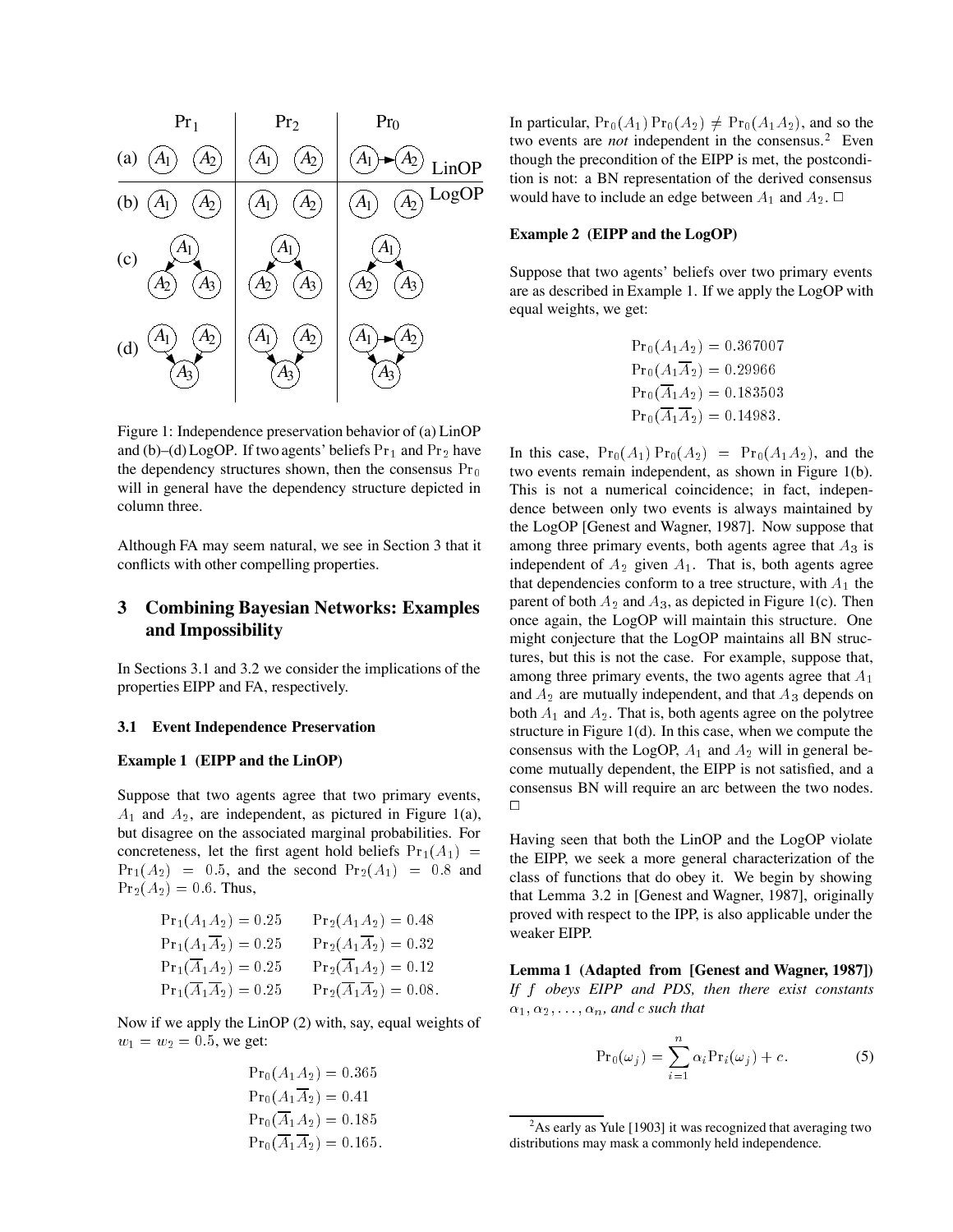**Proof (sketch).** Consider three events  $A_1$ ,  $A_2$ , and  $A_3$ , with agents' beliefs described as follows:

$$
Pr_i(A_1 A_2 A_3) = Pr_i(A_1 A_2 \overline{A}_3) = \frac{(1 - z_i)^2}{4(1 + z_i)}
$$
  
\n
$$
Pr_i(A_1 \overline{A}_2 A_3) = Pr_i(A_1 \overline{A}_2 \overline{A}_3) = \frac{1 - z_i}{4}
$$
  
\n
$$
Pr_i(\overline{A}_1 \overline{A}_2 A_3) = x_i
$$
  
\n
$$
Pr_i(\overline{A}_1 \overline{A}_2 \overline{A}_3) = y_i,
$$
 (6)

where  $z_i = x_i + y_i$  for all i. In this case, all agents agree that  $A_1$  and  $A_2$  are independent and, as long as  $z_i < 1$ , these equations describe a legal probability distribution. Since  $f$  obeys PDS, there must be some function  $g$  such that,

$$
\mathrm{Pr}_0(\overline{A}_1 \overline{A}_2 A_3) = \frac{g(x_1, x_2, \dots, x_n)}{\sum_{k=1}^8 g(\mathrm{Pr}_1(\omega_k), \dots, \mathrm{Pr}_n(\omega_k))}
$$

and similarly for  $Pr_0(A_1A_2A_3)$ . Now imagine a second situation exactly as in (6), except with  $Pr_i(\overline{A}_1\overline{A}_2A_3) = x'_i$ and  $Pr_i(\overline{A}_1 \overline{A}_2 \overline{A}_3) = y'_i$ . Genest and Wagner show that, as long as  $x_i + y_i = x'_i + y'_i < 1$ , then

$$
g(x_1, x_2, \ldots, x_n) + g(y_1, y_2, \ldots, y_n)
$$
  
=  $g(x'_1, x'_2, \ldots, x'_n) + g(y'_1, y'_2, \ldots, y'_n).$  (7)

From here, they show that *since*  $x_i$  *and*  $y_i$  *can be chosen arbitrarily* (as long as their sum is less than one), then f must have the form specified.  $\Box$ 

Genest and Wagner go on to show, without further assumption, that  $f$  must be a dictatorship. However, that proof does *not* carry through under the weaker condition EIPP. This can be seen via a simple counterexample. Let f always ignore the agents' opinions, and simply assign a uniform distribution over all  $\omega \in \Omega$ . In this case, the consensus distribution holds that  $all$  primary events  $A_j$  are independent, and thus any agreed upon independencies are trivially maintained. One might wonder whether EIPP admits any other, more appealing, aggregation functions. The following proposition essentially establishes that it does not.

**Proposition 1** *No aggregation function* f *can simultaneously satisfy EIPP, PDS, UNAM, and ND.*

**Proof.** With the addition of UNAM, it is clear that c must be zero in  $(5)$ , and thus f must have the form of a standard LinOP (2). From Example 1, we know that the LinOP does not maintain independence even between just two events. The fact that the LinOP cannot satisfy both IPP and ND is proved formally by several authors [Genest, 1984c, Lehrer and Wagner, 1983, Wagner, 1984]. Their proofs are applicable to EIPP as well, since they hold even when  $|\Omega| = 4$ , in which case EIPP and IPP coincide.  $\Box$ 

A careful examination of the proof of Lemma 1 also suggests one more possibility when the full generality of IPP is relaxed. Suppose that all agents agree that *all three* events,  $A_1$ ,  $A_2$ , and  $A_3$ , are completely independent. Then it can be shown that  $Pr_i(\overline{A}_1A_2A_3) = z_i/(1+z_i) + y_i$  and, furthermore, that  $x_i = y_i$  for all i. In this case, (7) holds only vacuously, since  $x'_i = x_i$  and  $y'_i = y_i$ . Moreover, since  $x_i$  and  $y_i$  are no longer arbitrary, the proof does not go through. Thus, under this fully independent condition, the conclusion of Lemma 1 is no longer valid.

This insight leads us to characterize the inherent impossibility more sharply, by dividing EIPP into two, weaker conditions, NMEIPP and MEIPP, and showing that the former retains the impossibility while the latter does not.

**Corollary 1** *No aggregation function* f *can simultaneously satisfy NMEIPP, PDS, UNAM, and ND.*

**Proof.** The proof of Lemma 1 still follows under NMEIPP, and thus so does the proof of Proposition 1.  $\Box$ 

Section 4 demonstrates that in fact, MEIPP is perfectly consistent with PDS, UNAM, and ND in a nontrivial way. Indeed, the stronger MIPP is consistent as well.

### **3.2 Family Aggregation**

#### **Example 3 (Family aggregation)**

Consider two agents, each with a BN consisting of two primary events, with  $A_1$  the parent of  $A_2$  and with beliefs as follows:

$$
Pr_1(A_1) = 0.2 \t\t Pr_2(A_1) = 0.8
$$
  
\n
$$
Pr_1(A_2|A_1) = 0.4 \t\t Pr_2(A_2|A_1) = 0.8
$$
  
\n
$$
Pr_1(A_2|\overline{A}_1) = 0.6 \t\t Pr_2(A_2|\overline{A}_1) = 0.3
$$

We compute each consensus CPT as an average of the corresponding individual CPTs. That is,  $Pr_0(A_1) = (0.2 + 1.2)$  $(8)/2 = 0.5$ ,  $Pr_0(A_2|A_1) = (0.4 + 0.8)/2 = 0.6$ , etc. This results in the following consensus joint distribution:

$$
Pr_0(A_1A_2) = 0.3
$$
  
\n
$$
Pr_0(A_1A_2) = 0.2
$$
  
\n
$$
Pr_0(\overline{A_1}A_2) = 0.225
$$
  
\n
$$
Pr_0(\overline{A_1}\overline{A_2}) = 0.275.
$$

Next suppose that both agents reverse their edge between the two events, such that  $A_2$  is the parent of  $A_1$ , but that their joint distributions remain unchanged. Now the agents' CPTs are:

$$
Pr_1(A_2) = 0.56 \t Pr_2(A_2) = 0.7
$$
  
\n
$$
Pr_1(A_1|A_2) = 0.142857 \t Pr_2(A_1|A_2) = 0.914286
$$
  
\n
$$
Pr_1(A_1|\overline{A_2}) = 0.272727 \t Pr_2(A_1|\overline{A_2}) = 0.533333
$$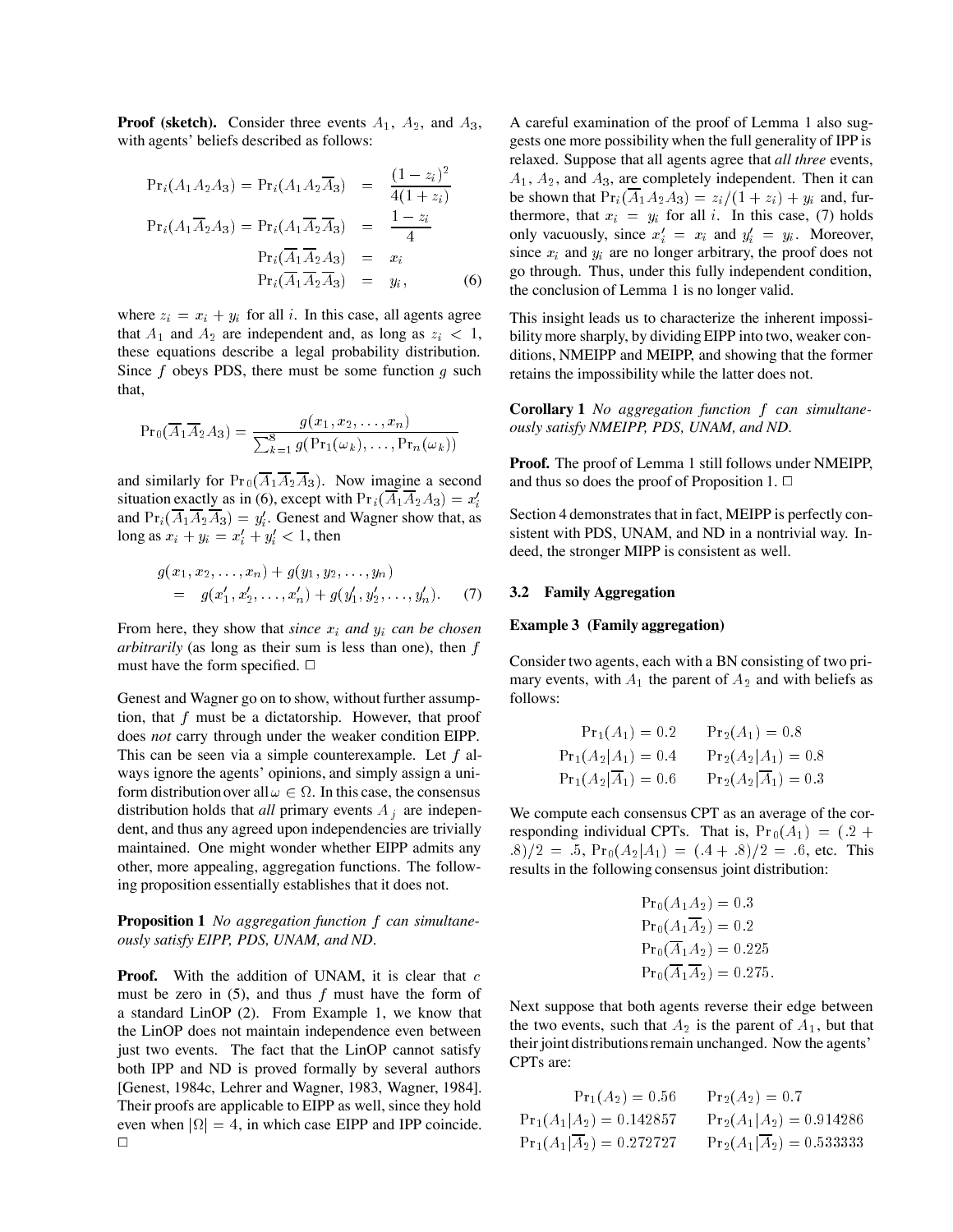and if we average locally within each CPT, we get a different consensus distribution:

$$
Pr_0(A_1A_2) = 0.333
$$
  
\n
$$
Pr_0(A_1\overline{A}_2) = 0.149121
$$
  
\n
$$
Pr_0(\overline{A}_1A_2) = 0.297
$$
  
\n
$$
Pr_0(\overline{A}_1\overline{A}_2) = 0.220878.
$$

Thus averaging only within each family of the BN violates the form of the opinion pool itself (1), which insists that the consensus joint distribution depend only on the underlying joint distributions of the agents involved.

We now show that this inconsistency is not confined solely to the averaging aggregator.

**Proposition 2** *No aggregation function* <sup>f</sup> *can simultaneously satisfy FA, UNAM, and ND.*

**Proof (sketch).** Let the first event in the consensus BN be  $A_{j_1}$  the second  $A_{j_2}, \ldots$ , and the last  $A_{j_m}$ . The FA property requires both of the following:

$$
Pr_{0}(A_{j_1})
$$
  
=  $f(Pr_{1}(A_{j_1}), Pr_{2}(A_{j_1}),..., Pr_{n}(A_{j_1}))$  (8)  

$$
Pr_{0}(A_{j_m} | Z - A_{j_m})
$$

$$
= f(\Pr_1(A_{j_m} | Z - A_{j_m}), \ldots, \Pr_n(A_{j_m} | Z - A_{j_m}))
$$

By the definition of an opinion pool (1), the consensus belief depends only on the agents' underlying joint distributions, and not on the particular ordering of events in each BN. Thus, we must arrive at the same consensus distribution as long as  $\{j_1, j_2, \ldots, j_m\}$  is some permutation of  $\{1, 2, \ldots, m\}$ . Consider two permutations, one where  $j_1 = 1$  and one where  $j_m = 1$ . Then (8) and (9) become:

$$
\Pr_{0}(A_1) = f(\Pr_{1}(A_1), \Pr_{2}(A_1), \dots, \Pr_{n}(A_1))
$$
(10)

$$
\Pr_0(A_1|Z - A_1) = f(\Pr_1(A_1|Z - A_1), \ldots, \Pr_n(A_1|Z - A_1))(11)
$$

Dalkey [1975] proves that no function can simultaneously satisfy (10), (11), UNAM, and ND. Alternatively, the two equations essentially require that  $f$  satisfy both MP and EB, which Genest [1984b] shows are incompatible with UNAM and ND.

## **4 The LogOP and Consensus Markov Networks**

The results in Section 3 suggest that insisting upon general event independence preservation has rather severe consequences. In this section, we see that preserving *Markov* independencies is in fact compatible with PDS, UNAM, and ND. Let  $A_j$  be a primary event, and  $W \subseteq Z - A_j$  and  $X = Z - W - A_i$  be sets of events. Then  $A_i$  is Markov independent of X given W if  $Pr(A_j | W X) = Pr(A_j | W)$ .

### **Proposition 3** *The LogOP satisfies MIPP.*

**Proof.** Since the LogOP is defined in terms of atomic states  $\omega$ , we make use of the following two identities:

$$
Pr_0(A|WX) \equiv \frac{Pr_0(AWX)}{Pr_0(AWX) + Pr_0(\overline{AWX})}
$$

$$
Pr_0(A|W) \equiv \frac{\sum_{X} Pr_0(AWX)}{\sum_{X} Pr_0(AWX) + \sum_{X} Pr_0(\overline{AWX})}
$$

where  $\sum_{X}$  represents a sum over all possible combinations of outcomes of events in the set  $X$ . Then we have that,

$$
Pr_{0}(A|WX) = \frac{\prod_{i=1}^{N} [Pr_{i}(AWX)]^{\alpha_{i}}}{\prod_{i=1}^{N} [Pr_{i}(AW)|^{\alpha_{i}} + \prod_{i=1}^{N} [Pr_{i}(\overline{A}WX)]^{\alpha_{i}}}
$$
\n
$$
= \frac{\prod_{i=1}^{N} [Pr_{i}(AW)|^{\alpha_{i}} + \prod_{i=1}^{N} [Pr_{i}(\overline{A}WX)]^{\alpha_{i}}}{\prod_{i=1}^{N} [Pr_{i}(AW)|^{\alpha_{i}} + \prod_{i=1}^{N} [Pr_{i}(\overline{A}W)|^{\alpha_{i}} + \prod_{i=1}^{N} [Pr_{i}(\overline{A}W)|^{\alpha_{i}}]}
$$
\n
$$
= \frac{\prod_{i=1}^{N} [Pr_{i}(AW)|^{\alpha_{i}} + \prod_{i=1}^{N} [Pr_{i}(\overline{A}W)|^{\alpha_{i}}}{\prod_{i=1}^{N} [Pr_{i}(AW)|^{\alpha_{i}} + \prod_{i=1}^{N} [Pr_{i}(\overline{A}W)|^{\alpha_{i}} + \prod_{i=1}^{N} [Pr_{i}(WX)|^{\alpha_{i}} + \prod_{i=1}^{N} [Pr_{i}(AW)|^{\alpha_{i}} + \prod_{i=1}^{N} [Pr_{i}(AW)|^{\alpha_{i}} + \prod_{i=1}^{N} [Pr_{i}(AW)|^{\alpha_{i}} + \prod_{i=1}^{N} [Pr_{i}(WW)|^{\alpha_{i}} + \prod_{i=1}^{N} [Pr_{i}(AW)|^{\alpha_{i}} + \prod_{i=1}^{N} [Pr_{i}(AW)|^{\alpha_{i}} + \prod_{i=1}^{N} [Pr_{i}(AW)|^{\alpha_{i}} + \prod_{i=1}^{N} [Pr_{i}(AW)|^{\alpha_{i}} + \sum_{i=1}^{N} [Pr_{i}(AW)|^{\alpha_{i}} + \sum_{i=1}^{N} [Pr_{i}(AW)|^{\alpha_{i}} + \prod_{i=1}^{N} [Pr_{i}(AW)|^{\alpha_{i}} + \prod_{i=1}^{N} [Pr_{i}(AW)|^{\alpha_{i}} + \prod_{i=1}^{N} [Pr_{i}(AW)|^{\alpha_{i}} + \prod_{i=1}^{N} [Pr_{i}(AW)|^{\alpha_{i}} + \prod_{i=1}^{N} [Pr_{i}(AW)|^{\alpha_{i}} + \prod_{i=1}^{N} [Pr_{i
$$

Suppose that each agent's belief is given as a MN, and we wish to generate a consensus MN structure that can encode the results of the LogOP. As discussed in Section 2.2, graph connectivity in a MN represents probabilistic dependence, and the neighborhood relation represents direct influence. For each node  $A_i$ , the set of its neighbors plays the role of  $W$  in Proposition 3, and all other nodes constitute the set  $X$ . The proposition ensures that, if all agents agree on a common MN structure, then the consensus distribution derived by the LogOP will respect the same structure. When agents are not in complete agreement on the structure, then the consensus can be represented as a MN defined by the union of all the individual MNs. In other words, there is an edge between  $A_i$  and  $A_k$  in the consensus MN if and only if there is an edge between those two nodes in at least one of the agents' MNs.

Pearl [1988] gives axiomatic descriptions of both MNs and BNs. Only the former includes an axiom called *strong union*, which states that if  $Pr(A_j | A_k) = Pr(A_j)$ , then  $Pr(A_j|WA_k) = Pr(A_j|W)$  for all  $W \subseteq Z$ . Notice that, if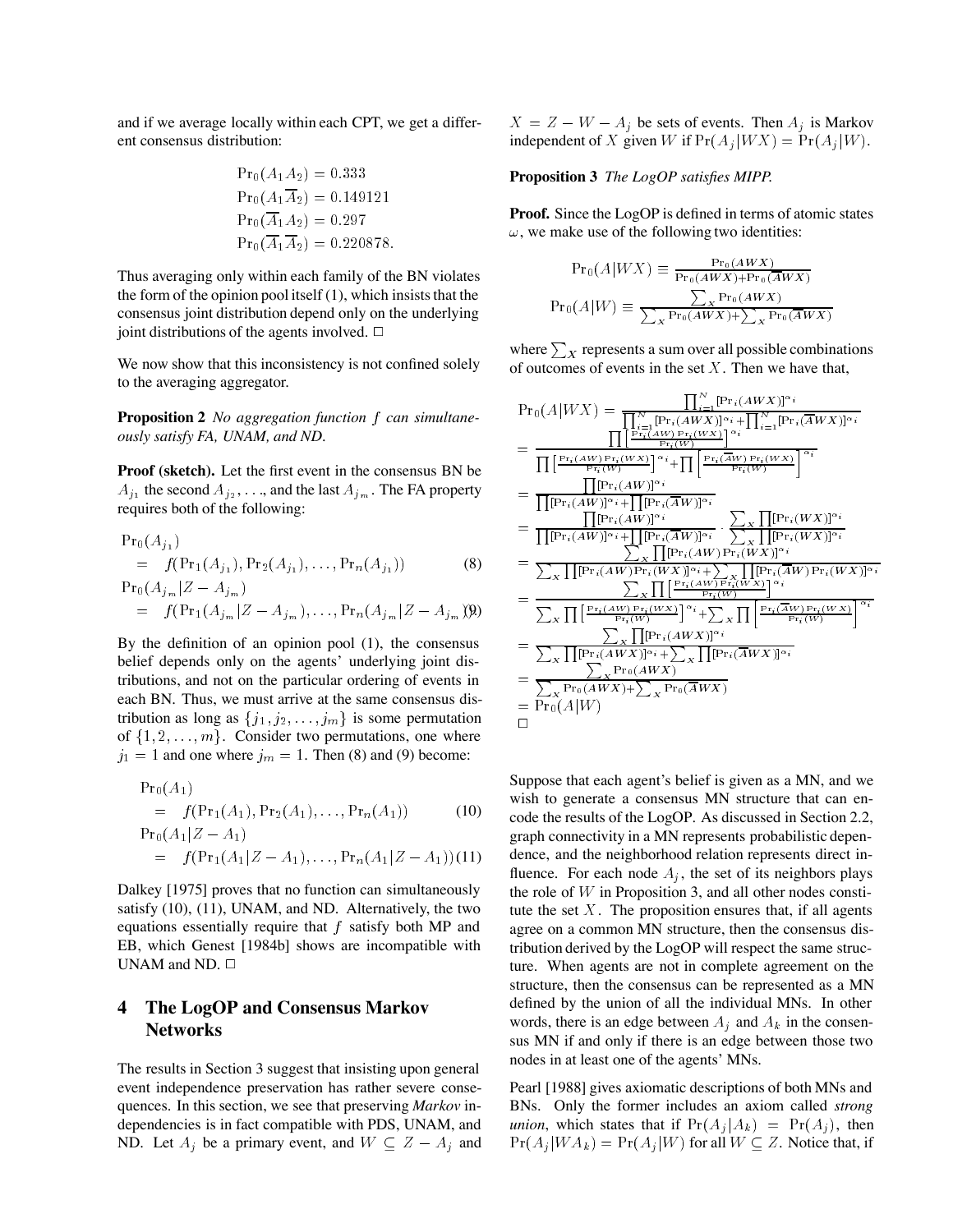the precondition of the EIPP is met, and strong union holds for all agents, then the preconditionof the MEIPP must also hold. This axiom is the key distinction that allows common MN structures to be maintained in the LogOP consensus, whereas common BN structures in general are not.

Given a collection of BNs, generating a consensus BN structure that is consistent with the LogOP is also relatively straightforward. We first convert each BN into a MN by moralizing the graphs, or fully connecting each node's parents and dropping edge directionality [Lauritzen and Spiegelhalter, 1988, Neapolitan, 1990]. Next, we compute the union of the individual MNs, and finally we convert the resulting consensus MN back into a BN by filling in or triangulating the network, reintroducing directionality according to the fillin order<sup>3</sup> [Jensen, 1996, Lauritzen and Spiegelhalter, 1988, Neapolitan, 1990, Pearl, 1988].

We have outlined how to derive consensus MN or BN *structures*; what of computing the associated probabilities? In Section 5, we give an algorithm for computing the probabilities in a consensus BN that is polynomial in the size of its CPTs. Note that, even when all agents agree on a BN structure, the size of the final representation may grow exponentially during fill-in, and computing the union of the intermediate MNs when agents disagree will only exacerbate this problem. Nevertheless, even a decomposable representation can be exponentially smaller than the full joint distribution, and the most popular algorithms for exact Bayesian inference do operate on decomposable models in practice.

## **5 Computing LogOP and LinOP**

Since the LinOP (2) and LogOP (3) are defined over atomic states, computing, for example, the consensus marginal probability of a single event involves in the worst case a summation over  $2^{m-1}$  terms. Moreover, even computing the LogOP consensus for a single state requires a normalization factor that is itself a sum over all  $2^m$  states. In this section, we see that if each agent's belief is represented as a BN, the LinOP and LogOP consensus for any probabilistic query can be computed more efficiently. In particular, for the LogOP, we can compute the CPTs of a consensus BN with time complexity  $O(nm^2 2^q)$ , where q is the maximum number of parents of any node in the consensus structure.

We focus first on the task of generating a LogOP-consistent consensus BN. We compute its structure as described in Section 4. Consider computing the CPT at  $A_i$ , that is,  $Pr_0(A_j | \textbf{pa}(A_j))$  for all combinations of outcomes of



Figure 2: Two potential sections of a decomposable BN.  $A_i$ 's children can be either in the same clique or in separate cliques.

events in  $p\mathbf{a}(A_i)$ . From Proposition 2, we know that simply combining each agent's assessment of this conditional probability will not succeed in general. However, we *can* compute the *last* CPT,  $Pr_0(A_m | \textbf{pa}(A_m))$ , in terms of only the  $Pr_i(A_m | pa(A_m))$ , by computing the LogOP over the single event  $A_m$ :

$$
Pr_0(A_m|\mathbf{pa}(A_m)) = \frac{\prod_{i=1}^N \left[Pr_i(A_m|\mathbf{pa}(A_m))\right]^{\alpha_i}}{\prod \left[Pr_i(A_m|\mathbf{pa}(A_m))\right]^{\alpha_i} + \prod \left[Pr_i(\overline{A}_m|\mathbf{pa}(A_m))\right]^{\alpha_i}}
$$
\n(12)

Because the LogOP satisfies EB, if we condition on *all* other events  $Z - A_m$  in the network, then the LogOP over just  $A_m$  will return the same result as if we had computed the LogOP over all events, and then conditioned on  $Z - A_m$ . Equation 12 also reflects the fact that  $Pr_0(A_m|pa(A_m)) = Pr_0(A_m|Z - A_m)$  and  $Pr_i(A_m|pa(A_m)) = Pr_i(A_m|Z - A_m)$ , by the semantics of the BNs.

We can compute the remainder of the CPTs in reverse index order. Assume that the CPTs  $Pr_0(A_k | \mathbf{pa}(A_k))$  have been calculated for all  $k > j$ , and that next we need to calculate  $Pr_0(A_i | \textbf{pa}(A_j))$ . To simplify the discussion, let  $A_j$ have exactly two children,  $A_k$  and  $A_l$ , with  $j < k < l$ ; the analysis generalizes easily to more children (or one child). Since the BN is decomposable, its topology is a tree of cliques [Chyu, 1991, Pearl, 1988, Shachter *et al.*, 1991], and  $A_k$  and  $A_l$  can either be in the same clique or in separate cliques, as depicted in Figure 2. Note that decomposability also ensures that  $A_j$ 's neighbors,  $A_l \cup A_k \cup \textbf{pa}(A_j)$ , constitute its Markov blanket. We can query each of the agent's BNs for the probabilities  $Pr_i(A_i|A_i \cup A_k \cup pa(A_i))$ using a standard BN inference algorithm. From these, we can compute the corresponding consensus probability as a LogOP only over  $A_j$ , as before:

$$
\Pr_0(A_j | A_l \cup A_k \cup \mathbf{pa}(A_j))
$$
  
 
$$
\propto \prod_{i=1}^N \left[ \Pr_i(A_j | A_l \cup A_k \cup \mathbf{pa}(A_j)) \right]^{\alpha_i}.
$$

We now need only eliminate the conditioning on  $A_l$  and

<sup>&</sup>lt;sup>3</sup>We do not claim that these consensus structures are correct or minimal in any sense, or even that LogOP is the preferred aggregation method. Our goal is more to guide a modeler's decision process by delineating what representations are consistent under what circumstances.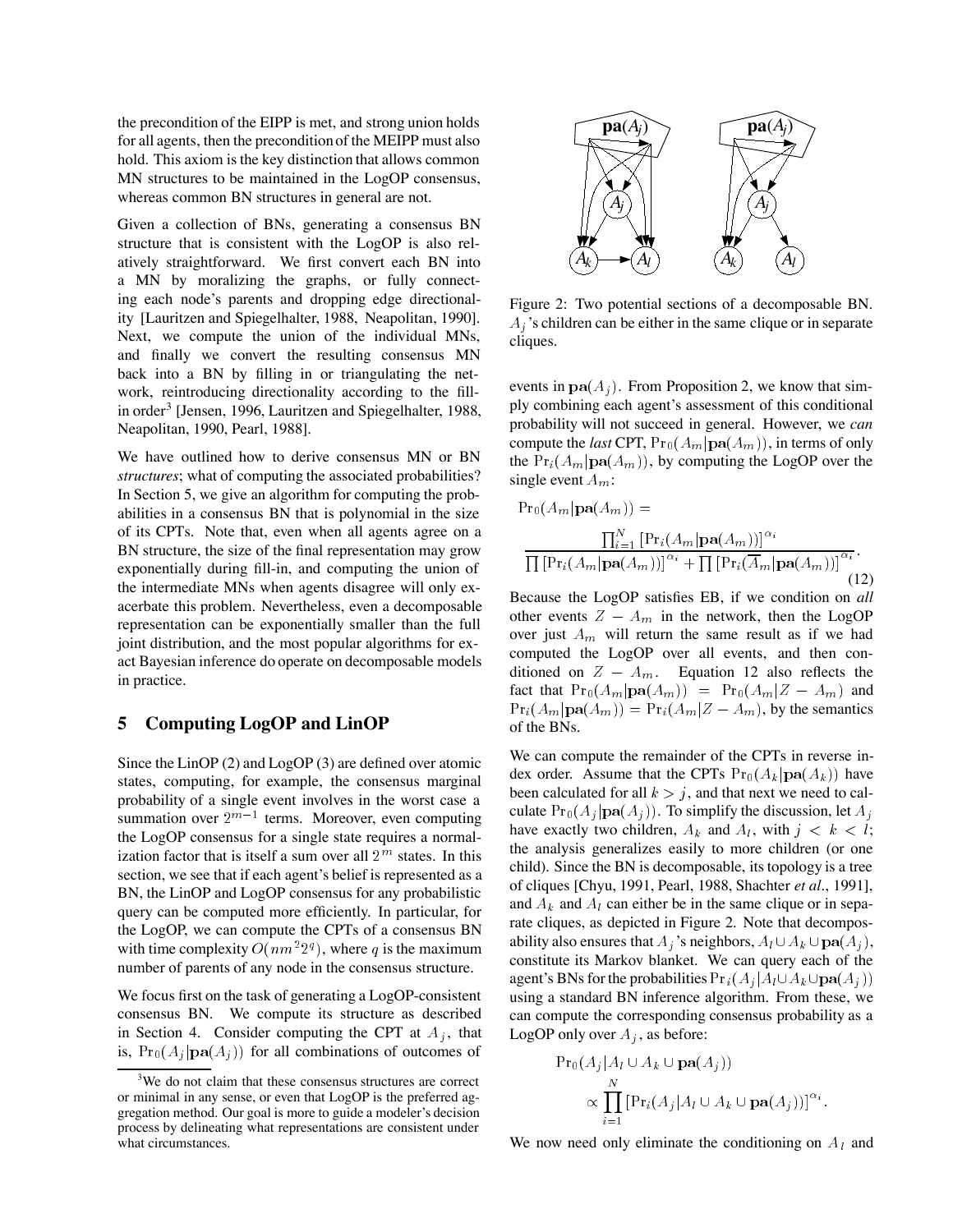$$
A_k. By Bayes's rule, we have that\n
$$
\frac{\Pr_0(A_j | A_l \cup A_k \cup \mathbf{pa}(A_j))}{\Pr_0(\overline{A}_j | A_l \cup A_k \cup \mathbf{pa}(A_j))} = \frac{\Pr_0(A_l \cup A_k | A_j \cup \mathbf{pa}(A_j))}{\Pr_0(A_l \cup A_k | \overline{A}_j \cup \mathbf{pa}(A_j))} \cdot \frac{\Pr_0(A_j | \mathbf{pa}(A_j))}{\Pr_0(\overline{A}_j | \mathbf{pa}(A_j))} \text{ in } \n
$$
= \frac{\Pr_0(A_l | A_k \cup A_j \cup \mathbf{pa}(A_j))}{\Pr_0(A_l | A_k \cup \overline{A}_j \cup \mathbf{pa}(A_j))} \cdot \frac{\Pr_0(A_k | A_j \cup \mathbf{pa}(A_j))}{\Pr_0(A_k | \overline{A}_j \cup \mathbf{pa}(A_j))} \cdot \frac{\Pr_0(A_k | A_j \cup \mathbf{pa}(A_j))}{\Pr_0(\overline{A}_j | \mathbf{pa}(A_j))}.
$$
$$
$$

Because the BN is decomposable, and regardless of whether  $A_k$  and  $A_l$  are in the same or different cliques,  $\Pr_0(A_l|A_k \cup A_j \cup \textbf{pa}(A_j)) = \Pr_0(A_l|\textbf{pa}(A_l))$  and  $Pr_0(A_k|A_j \cup \mathbf{pa}(A_j)) = Pr_0(A_k|\mathbf{pa}(A_k))$ , both of which have already been computed. Therefore we can calculate the CPT at  $A_i$  as follows:

$$
\frac{\Pr_{0}(A_{j}|\mathbf{pa}(A_{j}))}{\Pr_{0}(\overline{A}_{j}|\mathbf{pa}(A_{j}))} = \frac{\Pr_{0}(A_{j}|A_{l} \cup A_{k} \cup \mathbf{pa}(A_{j}))}{\Pr_{0}(\overline{A}_{j}|A_{l} \cup A_{k} \cup \mathbf{pa}(A_{j}))} \cdot \frac{\Pr_{0}(A_{l}|\tilde{\mathbf{pa}}(A_{l}))}{\Pr_{0}(A_{l}|\mathbf{pa}(A_{l}))} \cdot \frac{\Pr_{0}(A_{k}|\tilde{\mathbf{pa}}(A_{k}))}{\Pr_{0}(A_{k}|\mathbf{pa}(A_{k}))},
$$
\n(13)

where  $\tilde{\mathbf{pa}}(A_k)$  and  $\tilde{\mathbf{pa}}(A_l)$  contain  $\overline{A}_j$ , and  $\mathbf{pa}(A_k)$  and  $\mathbf{pa}(A_l)$  contain  $A_j$ . Once we compute the likelihood ratio on the LHS of (13), the desired probabilities are uniquely determined, since  $Pr_0(A_i | \mathbf{pa}(A_i)) + Pr_0(A_i | \mathbf{pa}(A_i)) =$  V<sub>i</sub> .

A consensus BN consistent with the LinOP would in general be fully connected, and thus not an object of particular value. However, if all agents' beliefs are given as BNs, we can retain their separation and still compute LinOP queries more efficiently. We exploit the fact that the LinOP obeys the marginalization property, and thus that the LinOP of any compound, marginal event can be computed as a LinOP over only that event. For example,

$$
\mathrm{Pr}_0(A_2\overline{A}_5A_9)=\sum_{i=1}^n\alpha_i\mathrm{Pr}_i(A_2\overline{A}_5A_9),
$$

where the terms on the RHS are calculated using a standard algorithm for Bayesian inference. Any conditional probability can be computed as the division of two compound, marginal probabilities.

Finally, we characterize the computational complexity of LinOP when all input models are BNs. Clearly, computing an arbitrary query  $Pr_0(E|F)$  is NP-hard. Proposition 4 establishes that, even when all topologies agree, and even when only computing the LinOP of a CPT entry, the problem remains intractable.

**Proposition 4** *Let all input BNs have identical topologies.* Then computing  $\Pr_0(A_j | \mathbf{pa}(A_j))$  consistent with LinOP is *NP-hard.*

**Proof.** (sketch) Suppose that  $n = 2$ . Let  $Pr_1$  be an arbitrary BN and let  $Pr_2$  have an identical topology, but encode a uniform distribution—that is,  $Pr_2(\omega) = 1/2^m$ . We have shown that, if  $Pr_0(A_m | \mathbf{pa}(A_m))$  were computable in polynomial time, then  $Pr_1(A_m)$  could be inferred in polynomial time. Computing the later query is NP-hard [Cooper, 1990], and so the former must be as well.  $\Box$ 

## **6 Conclusions**

Graphical representations of a single agent's subjective belief form the core of many successful applications of uncertain reasoning. We examine the problem of combining several graphical models, to form a consensus model. Two intuitively reasonable assumptions in this context, made *a priori* by other authors, are (1) if all agents agree on a single topology, then that structure should be maintained, and (2) probabilityaggregation can be isolated within each conditional probability table (CPT). We demonstrate that each of these properties leads to an impossibility theorem when combined with other reasonable, oft-invoked assumptions. We prove that the logarithmic opinion pool (LogOP) maintains all agreed-upon Markov independencies, and describe procedures for constructing consensus Markov networks and consensus Bayesian networks that are consistent with the LogOP. We provide an algorithm for computing the CPTs of a LogOP-consistent consensus BN that takes advantage of available structure.

We consider the main contribution of this work to be an extension of known results on aggregating joint distributions to the case of combining graphical models. The results entail serious pitfalls for a modeler wishing to take into account the divergent opinions of multiple sources. Coherent combination of multiple models requires careful interpretation of the models to be combined, and deliberate consideration of the desired properties of the result.

#### **Acknowledgments**

Thanks to Eric Horvitz and the anonymous referees for insightful comments and pointers to related research. Part of this investigation was conducted while the first author was at Microsoft Research. Work at the University of Michigan was supported by AFOSR Grant F49620-97-0175.

## **References**

- [Bonduelle, 1987] Yann Bonduelle. *Aggregating expert opinions by resolving sources of disagreement*. PhD thesis, Stanford University, 1987.
- [Chyu, 1991] C. C. Chyu. Decomposable probabilistic influence diagrams. *Probability in the Engineering and Informational Sciences*, 5:229–243, 1991.